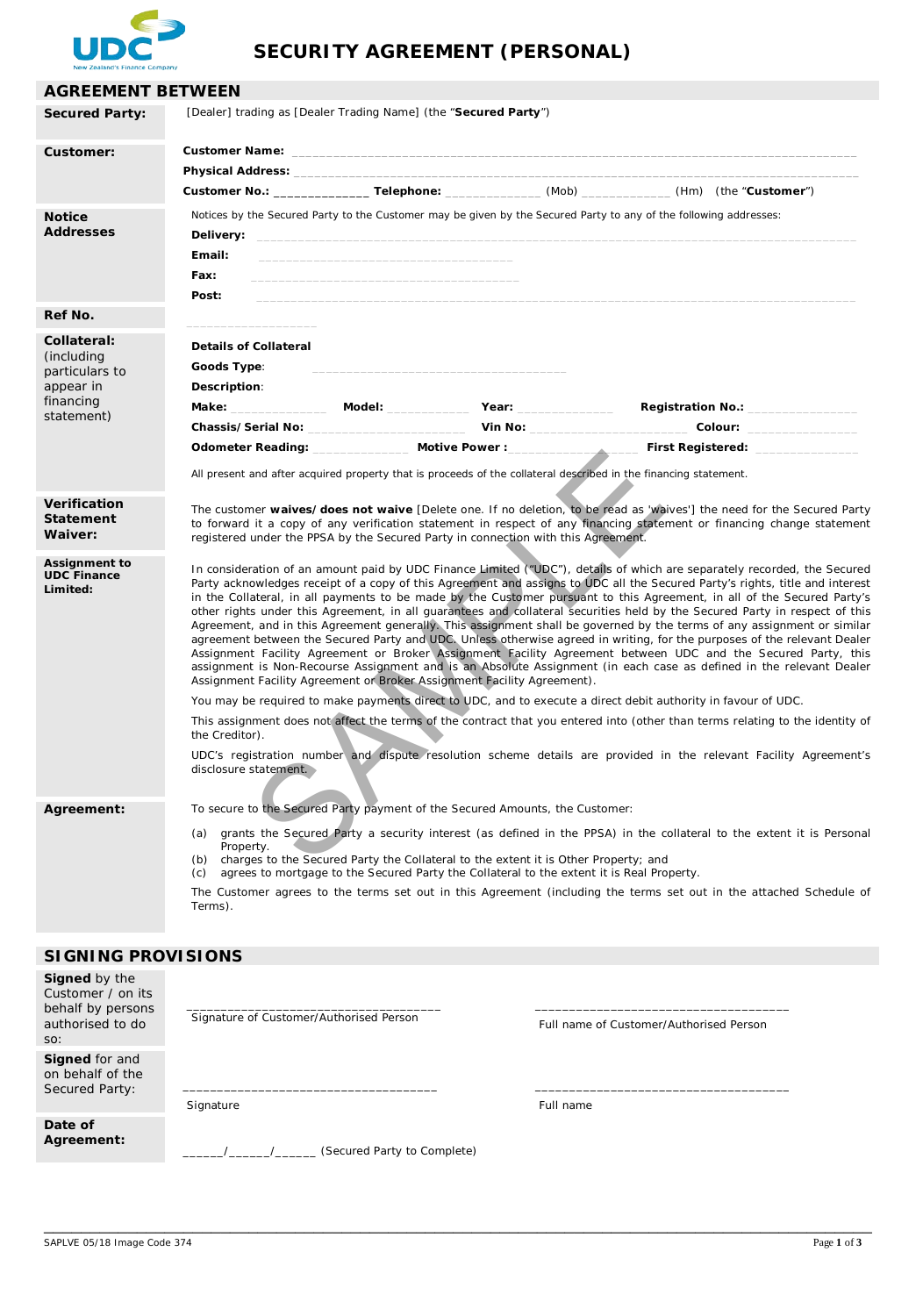# **SCHEDULE OF TERMS**

- **1. Purpose, creation, perfection and release of security interests**<br>1.1 **Fixed and floating charge**: The charge created under this Agreement is a fixed charge<br>in relation to Other Property. However, if that charge is not effective, that charge is a floating charge until such time as it becomes a fixed charge by virtue of this clause. Any floating charge created under this Agreement will become a
	- fixed charge:<br>(a) automa (a) automatically, without the need for any notice or action by the Secured Party,<br>immediately prior to or, if that would not result in the fixed charge being legally and<br>fully effective, contemporaneously with, the occurr
- (b) on notice from the Secured Party to the Customer, in respect of such of the Other<br>Property subject to that floating charge as is specified in the notice, if, in the<br>Secured Party's opinion, any of that Other Property i
	- Agreement by reference to:
	-
	- (a) the collateral type "All present and after acquired property"; or (b) the collateral type "All present and after acquitted property, except –"; or (c) a type of property, rather than to a specific item of property,
	-

the security interest in that Collateral created by this Agreement will apply to all property<br>of that type that is at that time or subsequently owned by the Customer, or in respect of<br>which the Customer has rights, except security interest may be granted in such property or any part of such property or to the

- extent that the Secured Party from time to time agrees. 1.3 **Consumer goods:** If the Customer acquires any consumer goods that are a type of property that is intended to be subject to this Agreement, the Customer will on demand<br>by the Secured Party sign a security agreement in respect of those consumer goods in<br>favour of the Secured Party in the same form as th
- the Secured Party may reasonably require). 1.4 **Relationship with other Transaction Documents:** This Agreement is intended to supplement, and not to limit, any other Transaction Document. Subject to clause [1.7,](#page-1-0) if 4. the terms of any other Transaction Document and of this Agreement contradict one another, the terms of this Agreement will prevail. 1.5 **PPSA registration:** The Customer agrees:
	- (a) that the Secured Party may register a financing statement under the PPSA in<br>respect of each item of Collateral that is from time to time subject to this<br>Agreement, in such a manner as the Secured Party considers desira perfect its security interest in that Collateral; and
	- (b) to pay the registration fees incurred by the Secured Party in doing so, on demand; and
	-

(c) to do such things as the Secured Party may reasonably request in order to assist,<br>the Secured Party to perfect its security interest in that manner.<br>1.6 **Perfection of security interest in proceeds**: Except to the exte disposal or other dealings with the Collateral which give rise to proceeds, unless the Se<br>cured Party has expressly agreed to any such dealing by the Customer. The Secured,<br>Party's security interest in all Collateral will and an example interest and one control to the solution of the solution of the solution of the solution of the solution of the solution of the solution of the solution of the custom of the prince of the Custom of the Custo

- whether or not authorised by the Secured Party, and the Customer agrees: (a) to do such things as the Secured Party may reasonably request to ensure that the
- Secured Party has a perfected security interest in any such proceeds;<br>
(b) where any proceeds are serial-numbered goods, to inform the Secured Party of the<br>
details necessary to allow the Secured Party to register a financ in those proceeds.
- <span id="page-1-0"></span>1.7 **Release of Collateral by the Secured Party:** The Secured Party may from time to time agree to release Collateral from this Agreement, on such terms as the Secured Party may require, but always subject to claus[e 6.3.](#page-2-0) If the Secured Party does so:
	- (a) the release of any item of Collateral from this Agreement will not affect the Secured Party's security interests or other rights in any other Collateral that remains subject to this Agreement;
	- (b) recognising that the Secured Party may incur costs in doing so, the Custome agrees to pay any fees the Secured Party may require as a condition precedent to<br>any such release or in respect of any financing change statement that may be<br>registered under the PPSA in respect of it, even if the release statement is one which the Customer would otherwise be entitled to require under the PPSA.
- 1.8 **Priority of security interest in Personal Property:** The security interest granted in the Personal Property under this Agreement has the same priority in relation to all<br>Secured Amounts, including future advances, Nothing in this clause restricts the Secured<br>Party from claiming that the security interest is
- respect of all or part of the Personal Property.<br>1.9 **Real Property**, the Customer agrees to<br>property is fany Collateral comprises Real Property, the Customer agrees to<br>promptly grant in favour of the Secured Party an all as the Secured Party may require and deliver to the Secured Party any document, and do anything, which the Secured Party requires in order to register any such mortgage. The Customer acknowledges and agrees that any such mortgage shall not in any way affect, or limit, the security interest granted under this Agreement.

### **2. Customer warranties**

<span id="page-1-2"></span>**Regular execution:** The Customer and each person signing this Agreement on its<sub>5.2</sub> behalf, warrants that this Agreement is validly signed by and binding on the Customer. 2.2 **Ownership of Collateral and absence of other security interests**: In respect of

- <span id="page-1-3"></span>each item of Collateral that becomes subject to this Agreement, the Customer warrants<sub>5.3</sub> that:
	- (a) the Collateral is owned by the Customer; or<br>(b) the Customer has sufficient rights in respe
	- the Customer has sufficient rights in respect of the Collateral to give the Secured Party a security interest in it;
	- in either case as a first ranking and only security interest, or otherwise as represented to the Secured Party.
- 2.3 **Repetition of warranties**: The warranties i[n 2.1](#page-1-2) t[o 2.2](#page-1-3) shall be considered repeated by the Customer on each occasion the Secured Party enters into a credit contract or any other Transaction Document.
- **3. Obligations the Customer must perform**<br>**3.1** Make payments when due: The Customer will
- 3.1 **Make payments when due**: The Customer will ensure that the Secured Amounts are paid to the Secured Party in cleared funds and:
	- (a) at the times and on the terms stipulated in the Transaction Documents; or (b) to the extent that there is no such stipulation, on demand or as the Secu to the extent that there is no such stipulation, on demand or as the Secured Party
- directs. Perform obligations: The Customer will perform all other obligations required of it by this Agreement or by any other Transaction Document when they are due to be performed.
- 3.3 **Apply credit for purpose intended**: If any credit is provided by the Secured Party to the Customer in order to acquire rights in Collateral, the Customer will apply the credit to that purpose.
- 3.4 **Comply with laws**: The Customer will comply with all laws relating to the Collateral.

\_\_\_\_\_\_\_\_\_\_\_\_\_\_\_\_\_\_\_\_\_\_\_\_\_\_\_\_\_\_\_\_\_\_\_\_\_\_\_\_\_\_\_\_\_\_\_\_\_\_\_\_\_\_\_\_\_\_\_\_\_\_\_\_\_\_\_\_\_\_\_\_\_\_\_\_\_\_\_\_\_\_\_\_\_\_\_\_\_

Pay costs: The Customer will meet all costs incurred or payable by it which relate to the Collateral, as and when due.

Serial-numbered goods: If the Customer acquires any serial-numbered goods that are Collateral for the purposes of this Agreement, as soon as any such Collateral is acquired, the Customer will advise the Secured Party of such details of that Collateral as are necessary to allow the Secured Party to register a financing statement under the PPSA in respect of any such Collateral, unless those serial-numbered goods are to be held by the

Customer as inventory. 3.7 **Maintain Collateral**: The Customer will maintain all Collateral in good order and repair, and will:

- 
- (a) replace defective or worn out parts as and when necessary; (b) ensure that any Collateral intended by its manufacturer for use for a particular purpose is used for that purpose, and in accordance with any relevant recommendations of the manufacturer;
- (c) not alter or modify any Collateral, unless the Secured Party agrees<br>(d) not change any registration plate, identification number or sim
- (d) not change any registration plate, identification number or similar identification
- mark in respect of any Collateral, unless the Secured Party agrees; (e) allow the Secured Party to inspect Collateral that is able to be inspected, at all reasonable times.

3.8 **Insurance**: The Customer will maintain insurance in its name to full insurable value against all insurable risks in respect of all Collateral which is insurable, with a reputable insurer approved by the Secured Party and with the Secured Party's interest noted in such<br>a manner that the amount of any claim is payable to the Secured Party. The Customer will<br>deliver the policy document and current pre

3.9 **Documents of title etc:** The Customer will deliver any registration papers or documents of title in respect of any Collateral to the Secured Party, on demand. Where any Collateral comprises investment securities, negotiable instruments or chattel paper for the purposes of the PPSA, the Customer will deliver such documents to the Secured Party, and/or take such steps as required by the Secured Party, to ensure that the Secured Party has possession of that collateral for the purposes of the PPSA.

#### **4. Actions not to be taken by Customer without prior consent of the Secured Party**

<span id="page-1-1"></span>4.1 Change name or address: The Customer will not change its name or address unless it<br>has given the Secured Party 10 working days prior written notice of its intention to do so.<br>4.2 Dealing with Collateral: The Customer w

otherwise dispose of any Collateral that is subject to this Agreement, unless:<br>(a) the Collateral is held by the Customer as inventory and is disposed of in the<br>ordinary course of the Customer's business for full market va

(b) the Collateral is sold, withdrawn, transferred, assigned, leased or disposed of with

the prior consent of the Secured Party.<br>4.3 **Not create security interests:** The Customer will not grant a security interest in the<br>Collateral to any person other than the Secured Party, unless the Secured Party agrees.<br>4. or allow any other person to take possession of any Collateral, unless permitted by clause

4.2 . 4.5 **Location of Collateral:** The Customer will not allow: (a) the Collateral to be kept at any premises other than those notified to the Secured

Party; or<br>
(b) the Collateral to be taken out of New Zealand,<br>
unless the Secured Party agrees.

## **5. Secured Party's powers if Event of Default occurs**

5.1 **Secured Party's powers if Event of Default occurs**: If an Event of Default occurs, the security interest created by this Agreement will become immediately enforceable and the Secured Party may take any one or more of the following actions (subject to any requirements of law):

- (a) terminate any or all of the Secured Party's obligations under the Transaction Documents;
- (b) require immediate payment of all or any Secured Amounts;<br>(c) take possession of any Collateral;
- take possession of any Collateral;
- (d) sell any Collateral;<br>(e) appropriate the w appropriate the whole or any part of the Collateral in or towards payment of all or any Secured Amounts;
- 
- (f) transfer ownership of any Collateral to itself or any nominee<br>(g) lease, or otherwise grant rights of use in respect of, any Col lease, or otherwise grant rights of use in respect of, any Collateral on such terms as
- the Secured Party may consider desirable; (h) exercise any of the Customer's rights against other persons that comprise part of, or relate to, the Collateral;
- (i) complete any transfer or other document which has been signed by or on behalf of the Customer
- (j) cause itself or its nominee to be registered as the holder of any Collateral or as the person entitled to any Collateral;
- (k) do or omit to do, in the name of the Customer or otherwise, anything in relation to the Collateral which the Secured Party considers necessary or expedient to enforce the security interest created under this Agreement;
- (I) for the purpose of exercising any rights of set-off it may have against the Customer,<br>accelerate the date for payment of any amount owing by the Customer to the<br>Secured Party, irrespective of the terms on which such am
- (m) exercise such other rights as the Secured Party may have under any other Transaction Document, the PPSA, the PLA or by law.

5.2 **Power to acquire Collateral**: The Secured Party may exercise its power to retain Collateral towards satisfaction of the Customer's obligations without giving prior notice of its intention to do so to the Customer.

5.3 **Collateral attached to other property**: In order to exercise its power to take possession of any Collateral, the Secured Party may: (a) remove that Collateral from any other property to which it may be attached; and/or

(b) remove any accessions from the Collateral; whether or not any such other property or accessions have become part of the Collateral

subject to this Agreement, without the need for any notice to the Customer, and without being liable to the Customer for any damage or loss that may arise from the Secured Party doing so, and none of Sections 125, 127, 129 and 131 of the PPSA shall apply in favour of the Customer to the extent they may be inconsistent with this clause.

5.4 **Protection of the Secured Party**: The Secured Party, its employees and agents will not be liable to the Customer as a result of any bona fide exercise by the Secured Party of the Secured Party's powers under this Agreement.

5.5 **Application of proceeds of enforcement**: The Secured Party will apply the proceeds of any sale of Collateral by the Secured Party in the manner required by Section 117 of the PPSA in respect of Personal Property and in the manner required by the PLA in relation to any Other Property, except that the Secured Party will not be obliged to pay any surplus

- to the Customer until: (a) the Secured Party has first received an amount equivalent to all costs incurred by it in enforcing its rights;
- (b) the Secured Party is satisfied that any amounts payable to preferential creditors entitled to be paid by law in priority to the Customer have been paid;
- (c) the Secured Party is satisfied that all of the Customer's obligations to the Secured Party have been met; and